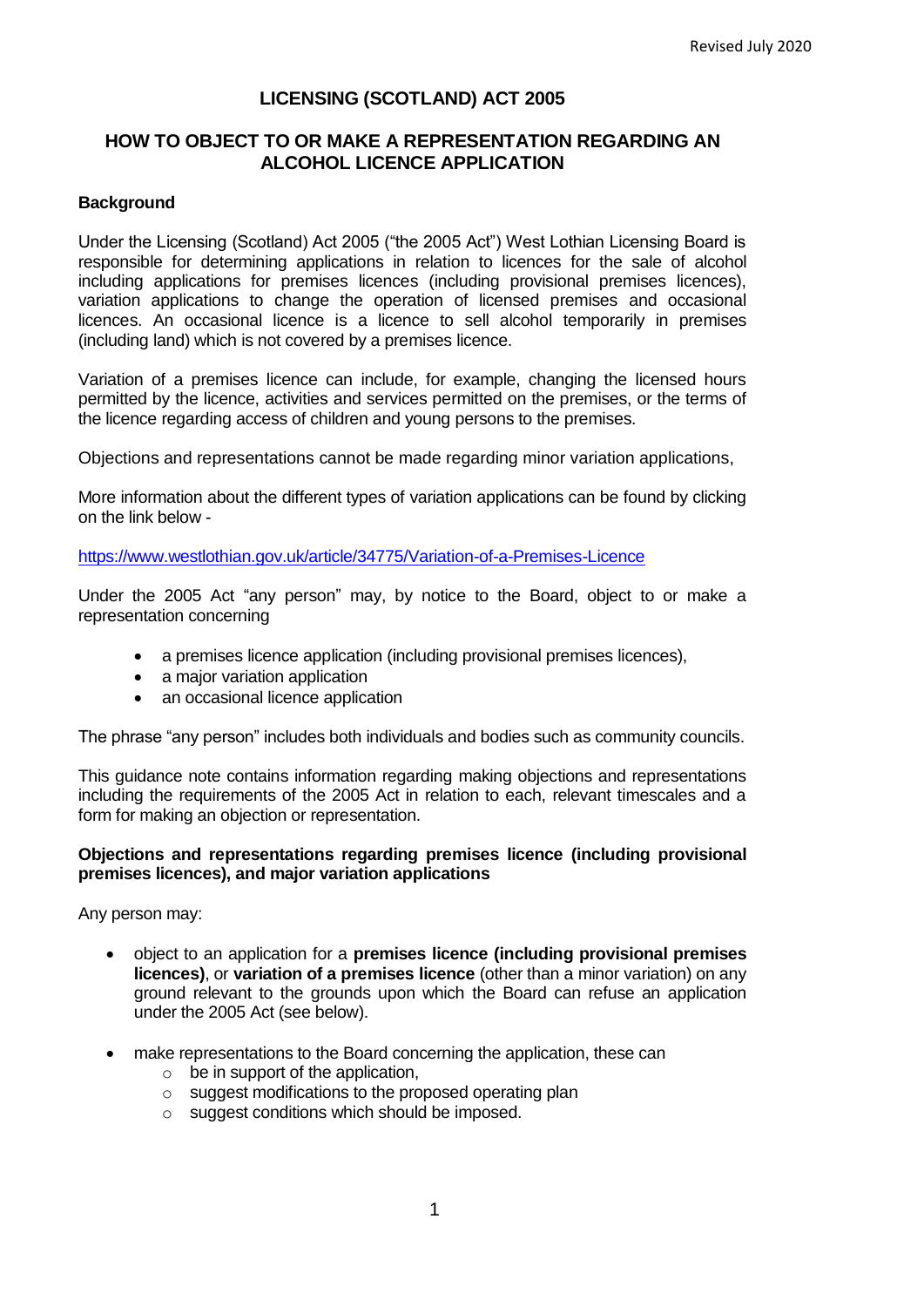The time limit is within 28 days of the date on which the relevant application is first advertised on the Board's website. However, the Board has a discretion to consider late objections and representations if it considers there is good reason to do so.

If you have objected to or made a representation concerning these applications, you will be given written notice of the Board meeting at which the application is to be considered and determined by the Board. It is a matter for you as to whether you wish to attend the relevant Board meeting. There is no requirement for you to do so. However, you may wish to attend to observe the hearing and/ or to address the Board regarding your objection or representation. Should you decide not to attend, your written objection or representation will be considered by the Board in your absence. However, it will be a matter for the Board to determine what weight to attach to your objection or representation based on what has been received from you in writing alone.

The grounds of refusal for these applications available to the Board are:

- that the Board considers that the granting of the application would be inconsistent with one or more of the licensing objectives:
	- o preventing crime and disorder;
	- o securing public safety;
	- o preventing public nuisance;
	- o protecting and improving public health; and
	- o protecting children and young persons from harm;
	- that, having regard to:
		- $\circ$  the nature of the activities proposed to be carried on in the premises;
		- o the location, character and condition of the premises; and
		- $\circ$  the persons likely to frequent the premises,

the Board considers that the premises are unsuitable for use for the sale of alcohol; and/ or

• that, having regard to the number and capacity of licensed premises, or licensed premises of the same or similar description as the premises, in the locality in which the premises are situated, the Board considers that, if the application were to be granted, there would, as a result, be overprovision of licensed premises, or licensed premises of that description, in the locality. For the Board's current position regarding overprovision of licensed premises in West Lothian, please see the Board's Statement of Licensing Policy, a copy of which is available on the Board's webpages -

[https://www.westlothian.gov.uk/media/1039/West-Lothian-Licensing-](https://www.westlothian.gov.uk/media/1039/West-Lothian-Licensing-Board-Statement-of-Licensing-Policy-2018-2023/pdf/policy_statement_2018-2023.pdf)[Board-Statement-of-Licensing-Policy-2018-](https://www.westlothian.gov.uk/media/1039/West-Lothian-Licensing-Board-Statement-of-Licensing-Policy-2018-2023/pdf/policy_statement_2018-2023.pdf) [2023/pdf/policy\\_statement\\_2018-2023.pdf](https://www.westlothian.gov.uk/media/1039/West-Lothian-Licensing-Board-Statement-of-Licensing-Policy-2018-2023/pdf/policy_statement_2018-2023.pdf)

The other grounds of refusal are:

- that the premises are "excluded premises" within the meaning of section 123(2) of the 2005 Act (premises licence applications only);
- that the Board has refused an application made in respect of the same premises in the year preceding the application (however, there is an exception to this);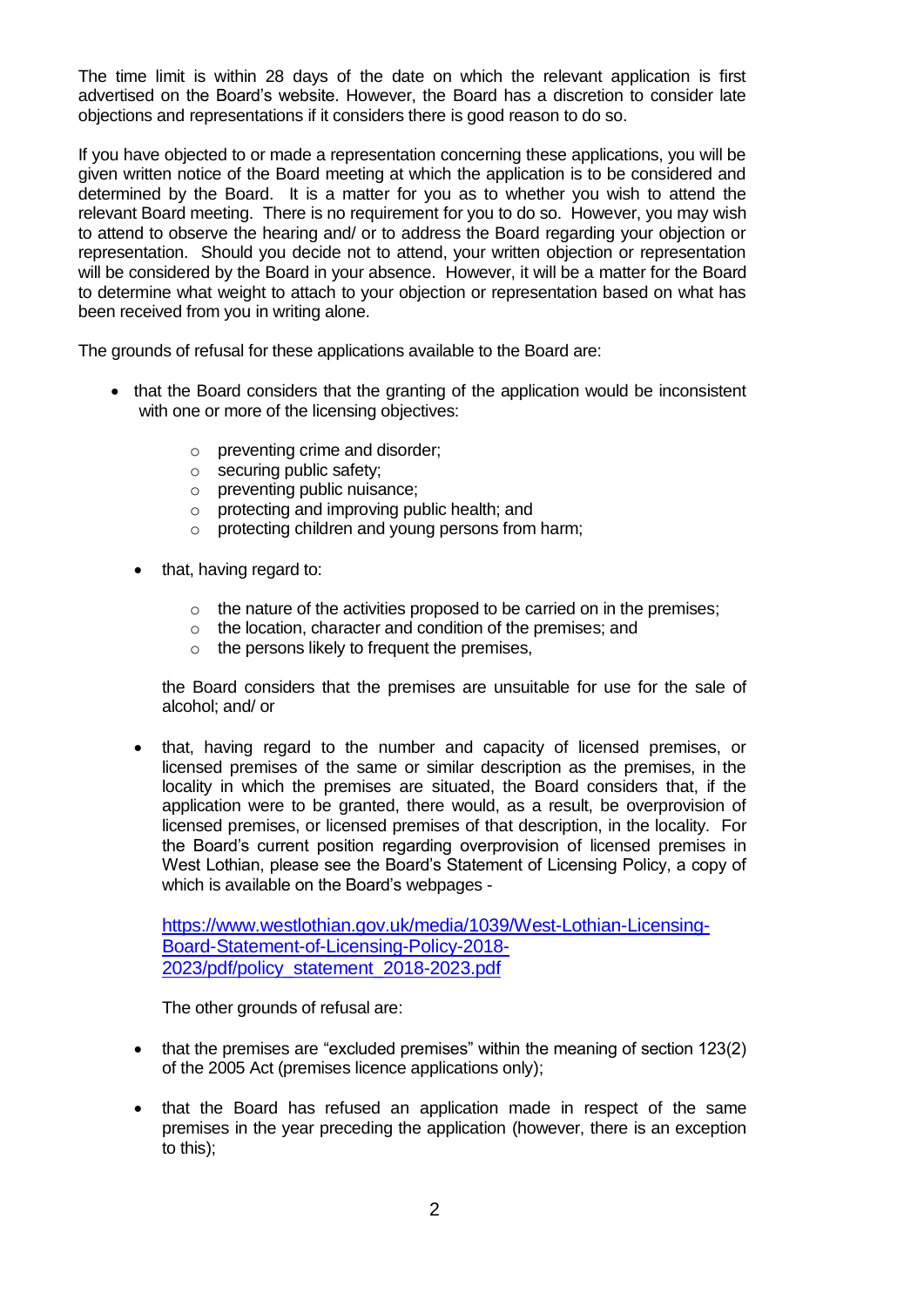- in the case of any application for a 24 hour on sales licence, that the Board is not satisfied there are exceptional circumstances which justify allowing the sale of alcohol on the premises for such a period; and
- any off sales application for off sales hours before 10am or after 10pm on any day must be refused.

While the Board can consider objections containing reasons for objecting without direct reference to any of the legal grounds of refusal for applications referred to above, any person wishing to object to a premises licence application or premises licence variation application should (1) consider which of the ground(s) for refusal their reasons for objecting are relevant to, in order to ensure that their objection is legally relevant; and (2) it will assist the Board if they refer to the relevant ground(s) for refusal in their objection.

### **Objections and representations regarding occasional licence applications**

Any person may

- object to an application for an occasional licence on any of the grounds detailed below
- make representations to the Board concerning the application, these can
	- $\circ$  be in support of the application, or
	- o suggest conditions which should be imposed.

The time limit is within 7 days of the date on which the relevant application is first advertised on the Board's website.

Grounds for refusal of occasional licences

- that the Board considers that the granting of the application would be inconsistent with one or more of the licensing objectives (see above)
- that, having regard to:
	- $\circ$  the nature of the activities proposed to be carried on in the premises;
	- o the location, character and condition of the premises; and
	- $\circ$  the persons likely to frequent the premises,

the Board considers that the premises are unsuitable for use for the sale of alcohol;

• that the application must be refused under section 56(6A), 64(2) or 65(3)

Unlike objections, the 2005 Act does not contain the same requirement for representations to be relevant to the grounds for refusal contained in the 2005 Act (please see above). However, any person wishing to make a representation regarding an application may still wish to refer to the grounds for refusal before making their representation, and may wish to refer in their representation to any ground(s) for refusal they feel are relevant to it.

If you have objected to or made a representation concerning an occasional licence application this will normally be considered by the Board's Convenor in determining the application along with any comments from the applicant on what you have said. In some circumstances the Convenor may decide to refer the application to the Board to be determined. If that happens you will be given written notice of the Board meeting at which the application is to be considered.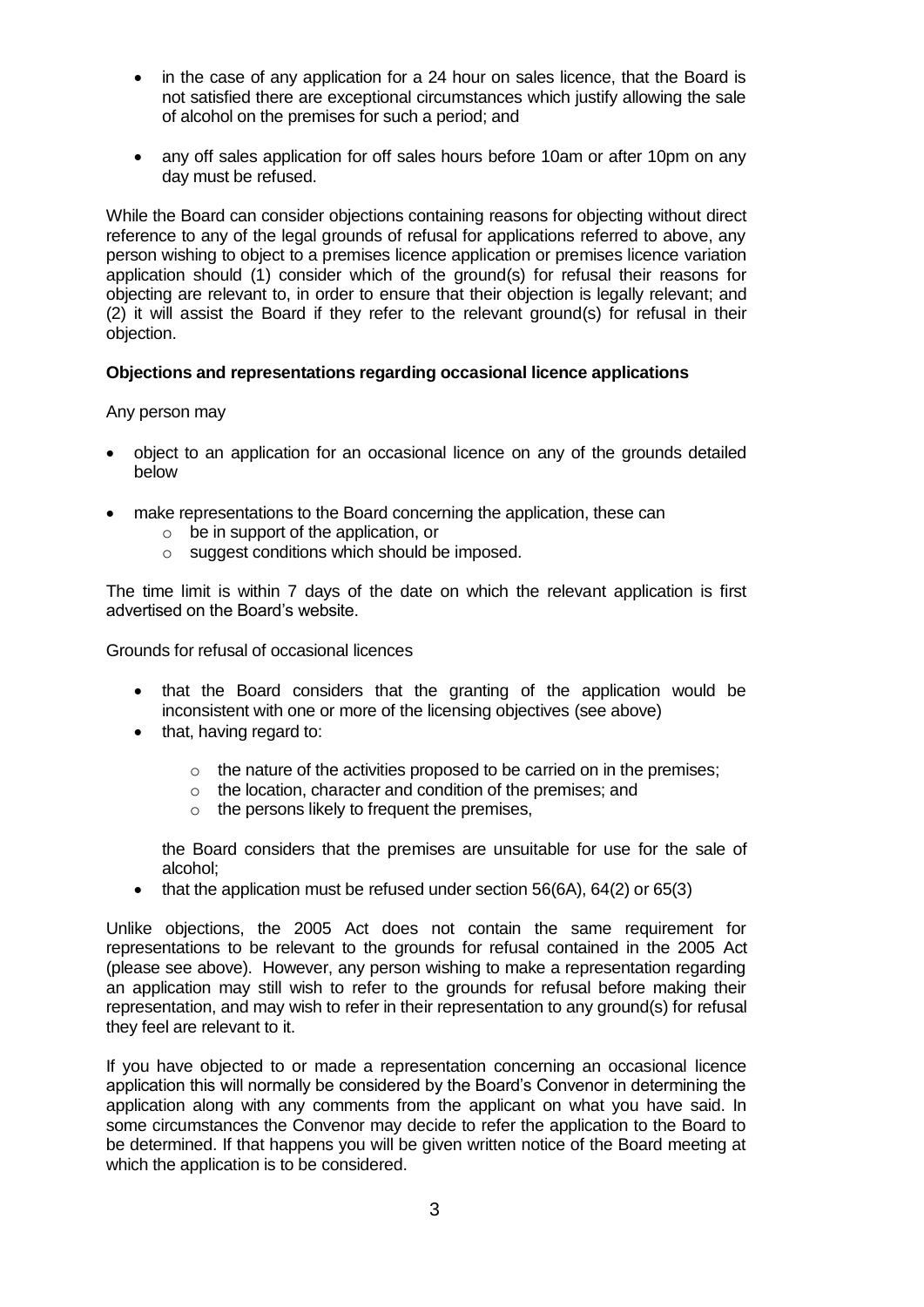If a hearing is arranged it is a matter for you as to whether you wish to attend the relevant Board meeting. There is no requirement for you to do so. However, you may wish to attend to observe the hearing and/ or to address the Board regarding your objection or representation. Should you decide not to attend, your written objection or representation will be considered by the Board in your absence. However, it will be a matter for the Board to determine what weight to attach to your objection or representation based on what has been received from you in writing alone.

### **Form of written notice of objection or representation to be given to the Board**

All objections and representations require to be made in writing by email and you should be aware that these are copied to the applicant. The attached form can be used or referred to as a guide as to content.

Please send any objection or representation by email to:

[licensingboard@westlothian.gov.uk](mailto:licensingboard@westlothian.gov.uk)

### **Following receipt of an objection or representation**

Under the 2005 Act the Board is required to:

- give a copy of any objection or representation received to the applicant; and
- have regard to the objection or representation in determining the application, unless the Board considers the objection to be "vexatious or frivolous".

The 2005 Act does not provide an explanation as to what "vexatious or frivolous" means for the purposes of the 2005 Act. The Board will generally only consider rejecting an objection or representation on these grounds if there is sufficient information to suggest that it is deliberately vexatious or frivolous rather than due to a lack of awareness or misunderstanding as to the licensing system.

If an objection or representation is rejected by the Board as being deliberately frivolous or vexatious, by law the Board may seek to recover any expenses it incurs in considering the objection or representation from the person who made the objection or representation.

Late objections and representations will not be considered by the Board unless the Board decides to exercise its discretion to consider the relevant objection or representation although late.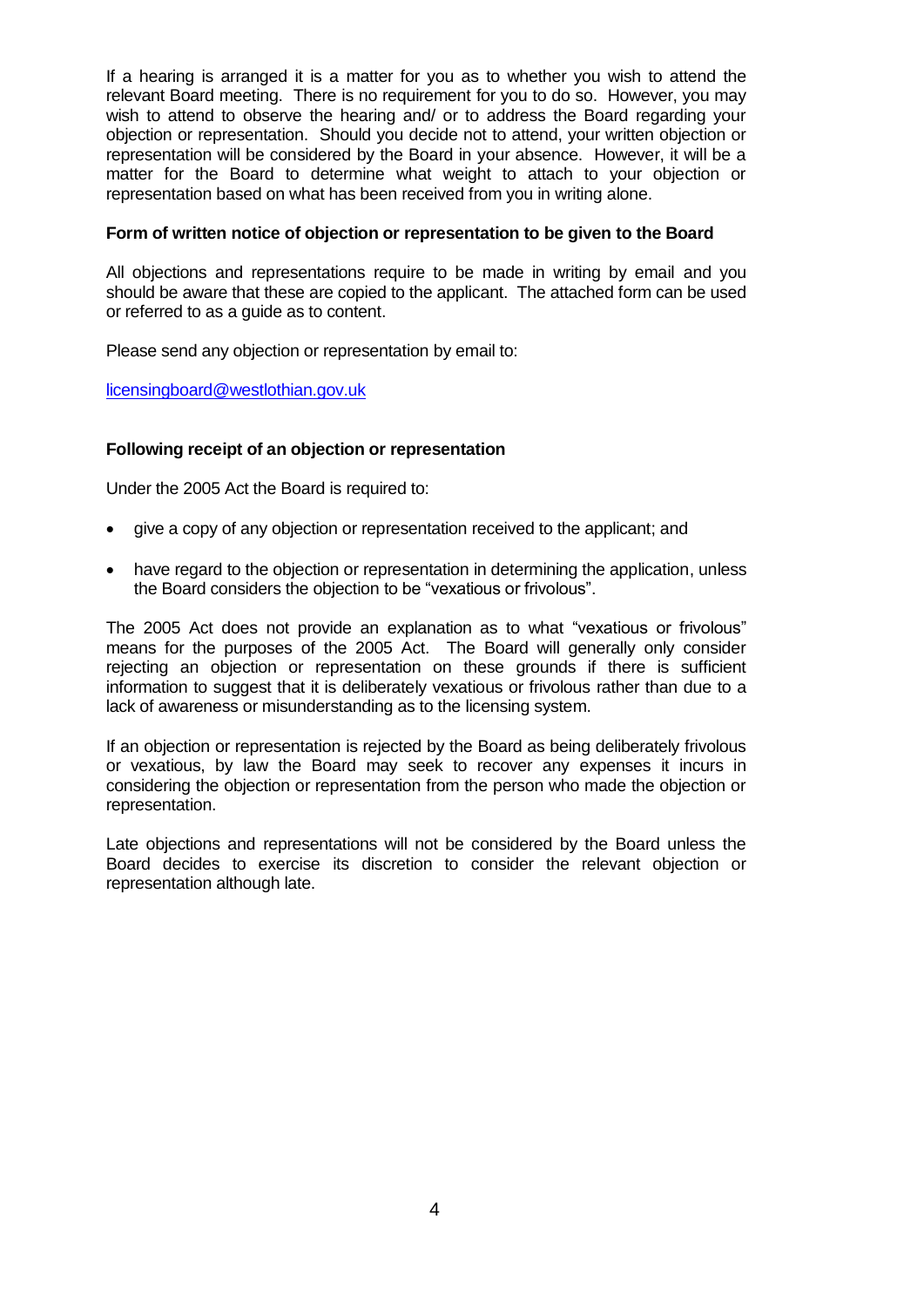# **REPRESENTATIONS OR OBJECTIONS IN RELATION TO A PREMISES LICENCE (INCLUDING PROVISIONAL PREMISES LICENCES)**, **OR VARIATION APPLICATION**

Please read the Board's guidance notes on how to object or make a representation in relation to a premises licence (including provisional premises licences) or a variation application before completing this form. This form when completed should be returned to the Licensing Board using the contact details in the guidance notes.

#### **1. Full name and address of person making objection/ representation:**

| Telephone Number: |  |
|-------------------|--|
|                   |  |
| Email Address:    |  |
|                   |  |

### **2. Address of premises in respect of which objection/ representation is made:**

**3. Details of any OBJECTION (please state your objection in writing in the relevant box, continuing on a separate sheet if necessary. If you are unsure which box to complete, please refer to the guidance notes above.)**

| 1. | <b>Excluded Premises</b>                                                                                     |
|----|--------------------------------------------------------------------------------------------------------------|
| 2. | Off-Sales Hours/24 hour drinking                                                                             |
| 3. | Licensing Objectives<br>preventing crime and<br>$\bullet$<br>disorder<br>securing public safety<br>$\bullet$ |
|    | preventing public nuisance<br>٠                                                                              |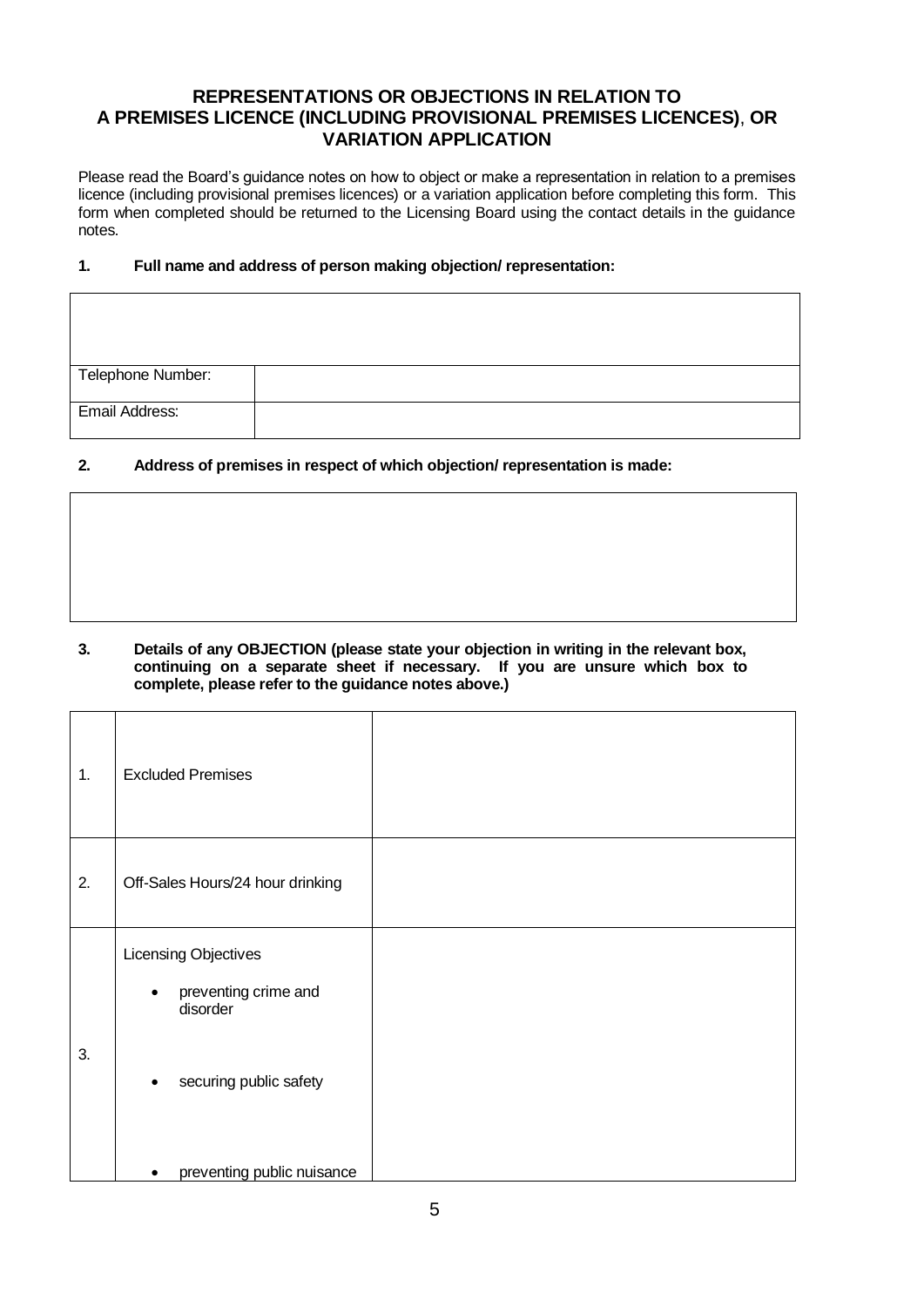|                  | protecting and improving<br>public health; and<br>$\bullet$<br>protecting children and<br>young persons from harm<br>$\bullet$ |  |
|------------------|--------------------------------------------------------------------------------------------------------------------------------|--|
| $\overline{4}$ . | <b>Activities/ Premises/ Customers</b>                                                                                         |  |
| 5.               | Overprovision                                                                                                                  |  |

#### **4. Details of any REPRESENTATION (please state your representation in writing in the relevant box, continuing on a separate sheet if necessary. If you are unsure which box to complete, please refer to the guidance notes above.)**

| 1. | In support of application |  |
|----|---------------------------|--|
|    |                           |  |
|    |                           |  |
|    |                           |  |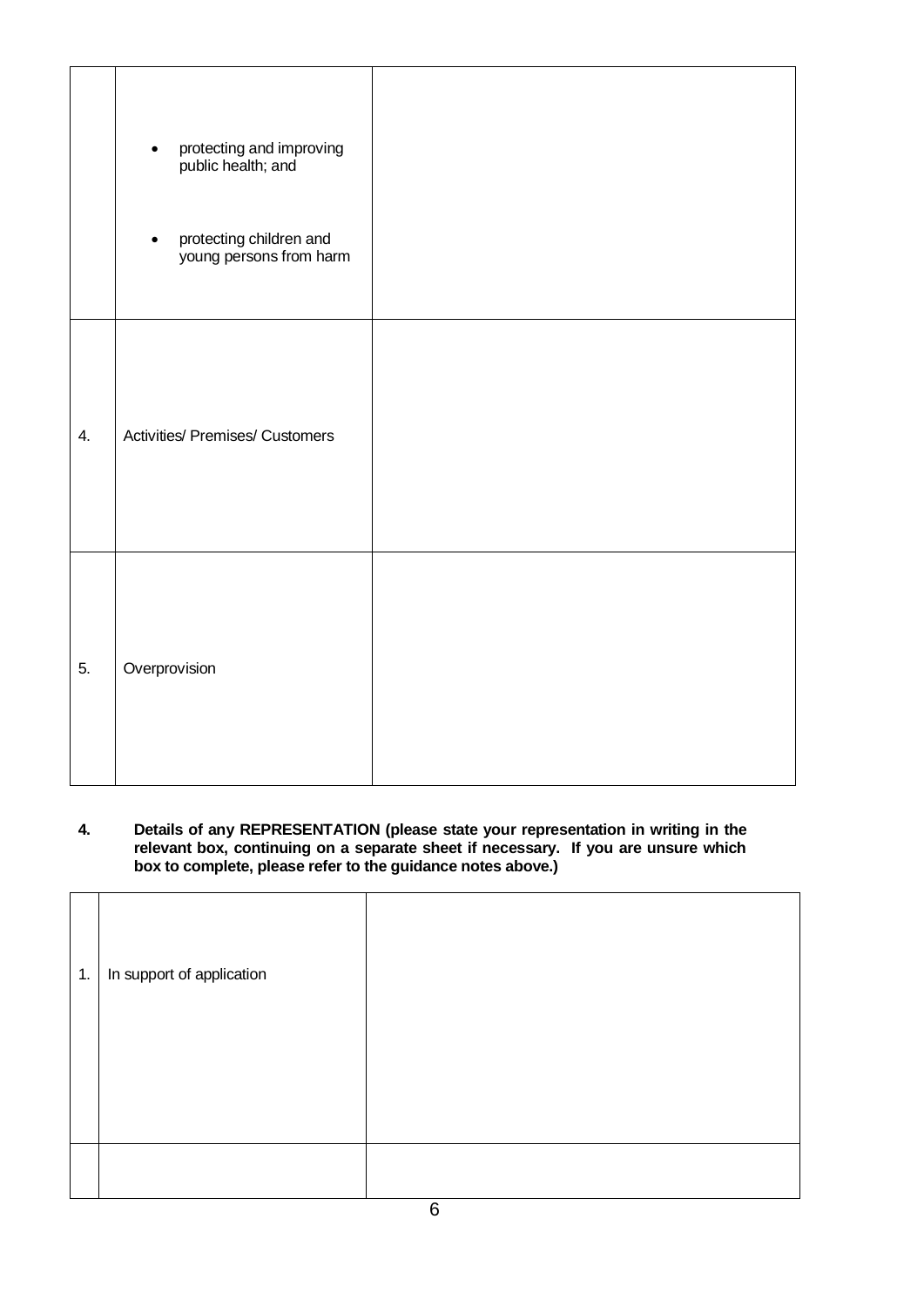| 2. | Seeking an amendment to the<br>operating plan (please state what<br>amendment and why)               |  |
|----|------------------------------------------------------------------------------------------------------|--|
| 3. | Seeking to add additional condition(s)<br>to the licence (please state what<br>condition(s) and why) |  |
| 4. | Other                                                                                                |  |

**Signature: ………………………………………**

**Date of signature: ……………………………..**

# **Privacy Statement – Data Protection**

All personal information that you supply will be used to contact you in connection with your representation or objection. We are required by law to share a copy of your representation or objection with the applicant but in so doing we will redact your email address and telephone number.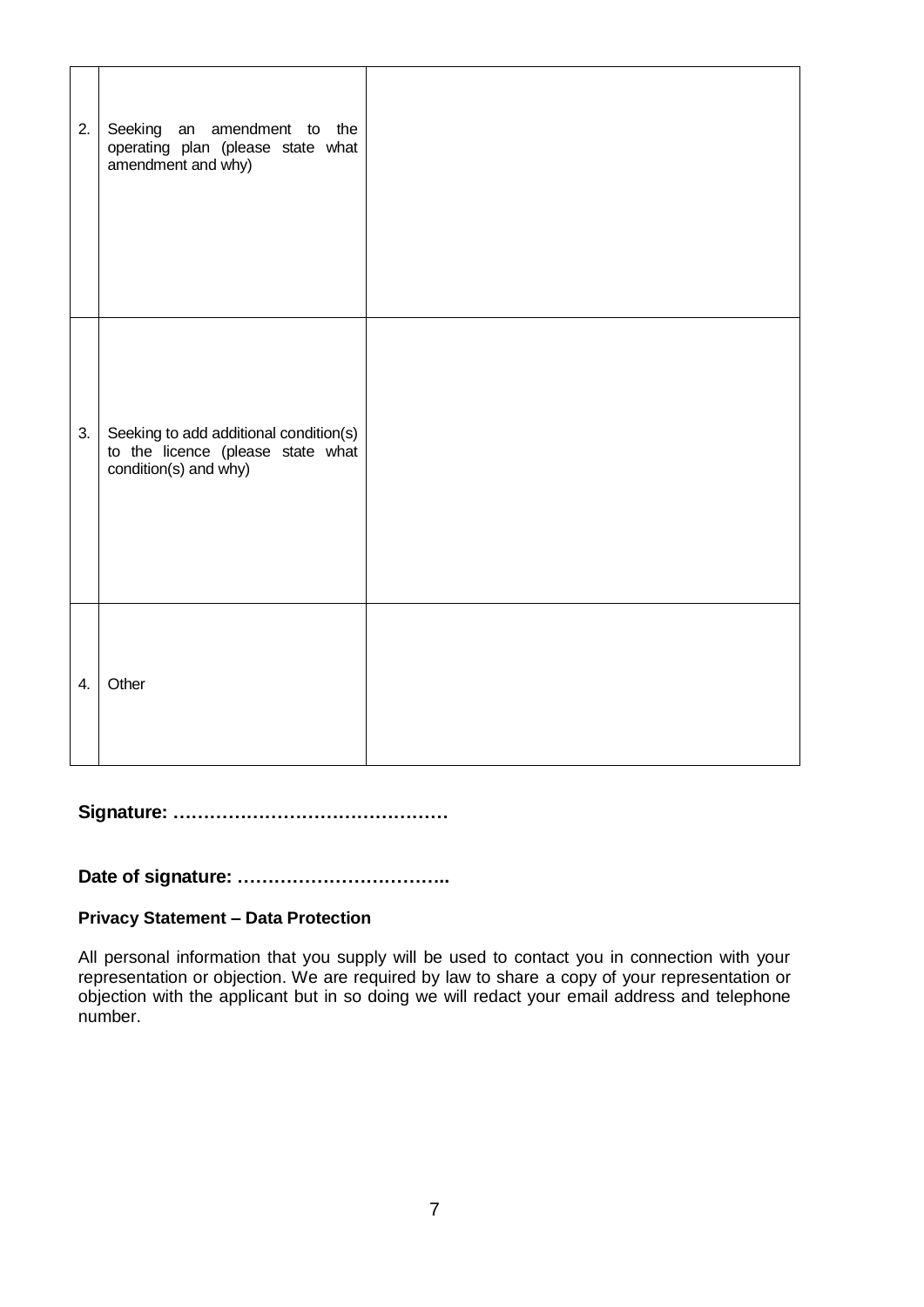# **REPRESENTATIONS OR OBJECTIONS IN RELATION TO AN OCCASIONAL LICENCE APPLICATION**

Please read the Board's guidance notes on how to object or make a representation in relation to an occasional licence application before completing this form. This form when completed should be returned to the Licensing Board using the contact details in the guidance notes.

#### **1. Full name and address of person making objection/ representation:**

| Telephone Number: |  |
|-------------------|--|
| Email Address:    |  |

### **2. Address of premises in respect of which objection/ representation is made:**

**3. Details of any OBJECTION (please state your objection in writing in the relevant box,**  continuing on a separate sheet if necessary. If you are unsure which box to **complete, please refer to the guidance notes above.)**

| 1. | <b>Excluded Premises</b>                                              |  |
|----|-----------------------------------------------------------------------|--|
| 2. | Section 56(6A), 64(2) or 65(3)<br>applies                             |  |
|    | Licensing Objectives<br>preventing crime and<br>$\bullet$<br>disorder |  |
| 3. | securing public safety<br>$\bullet$                                   |  |
|    | preventing public nuisance<br>$\bullet$                               |  |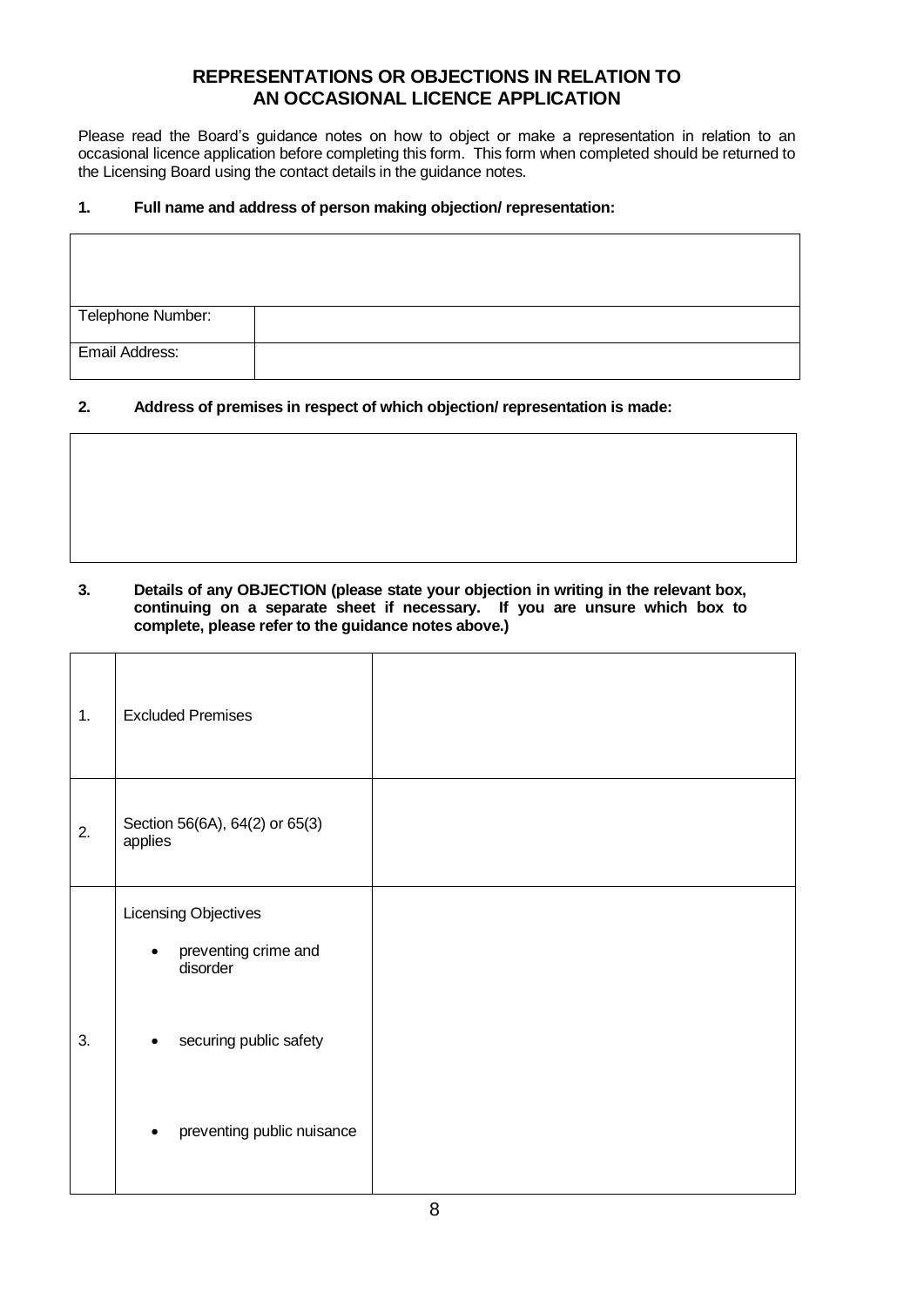|    | protecting and improving<br>$\bullet$<br>public health; and     |  |
|----|-----------------------------------------------------------------|--|
|    | protecting children and<br>$\bullet$<br>young persons from harm |  |
| 4. | <b>Activities/ Premises/ Customers</b>                          |  |

#### **4. Details of any REPRESENTATION (please state your representation in writing in the relevant box, continuing on a separate sheet if necessary. If you are unsure which box to complete, please refer to the guidance notes above.)**

| 1.<br>2. | In support of application<br>Seeking to add additional condition(s)<br>to the licence (please state what |  |
|----------|----------------------------------------------------------------------------------------------------------|--|
| 3.       | condition(s) and why)<br>Other                                                                           |  |